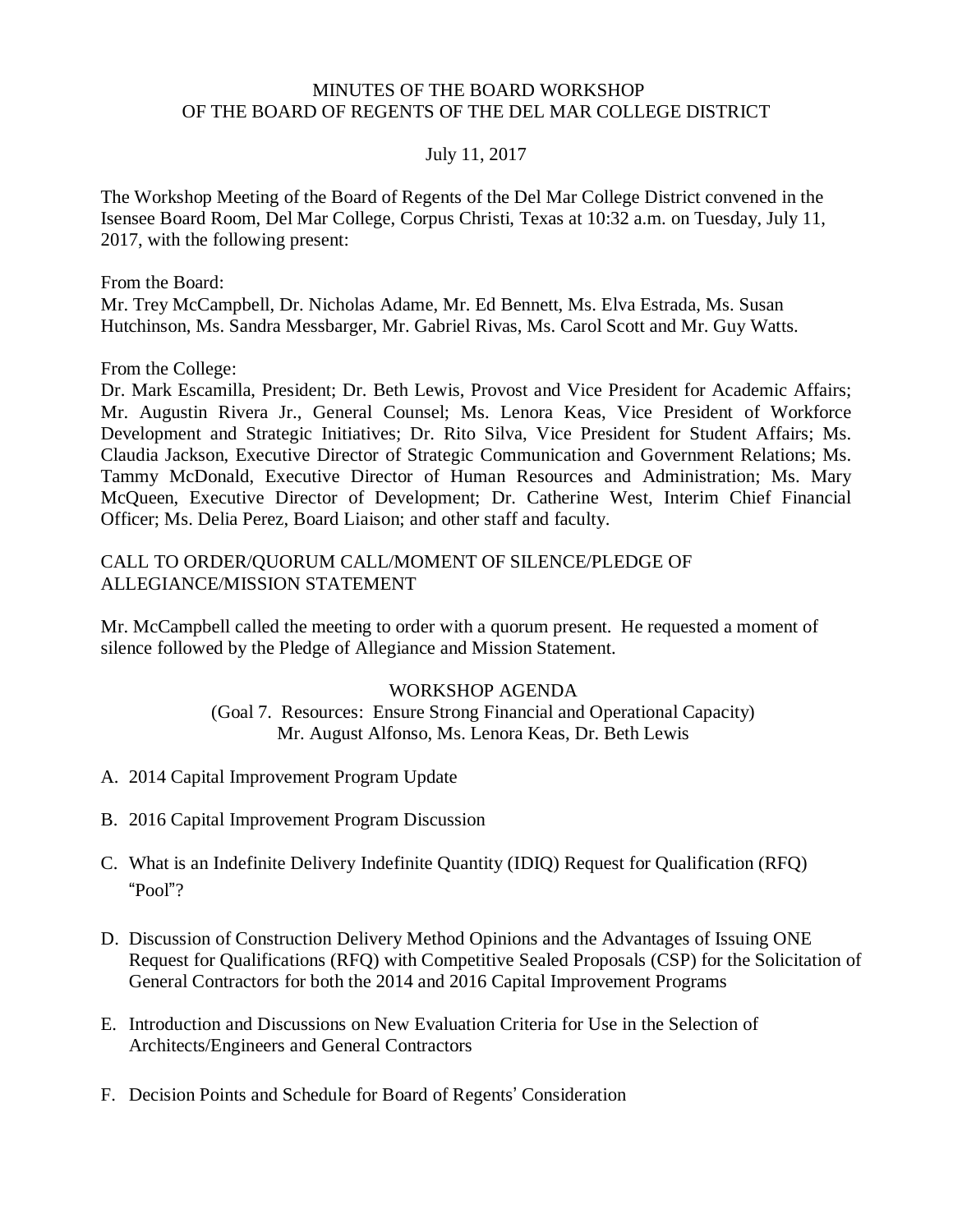#### G. Next Steps Action Items July 28, 2017 Board Meeting

Dr. Escamilla thanked everyone in attendance. He stated that this workshop is regarding one of the most significant scopes of work at Del Mar College pertaining to construction. The College has been so wonderfully supported by the community in recent history with two bonds that successfully passed; this has enabled the College to move into the future.

Dr. Escamilla welcomed Regents, staff and guests which included prospective vendors and contractors. He indicated that the presentation is very technical and the Regents were provided with a glossary, a laydown plan and the timeline. Today's presentation relates to procurement within the 2014 and 2016 bonds. They will be asking the Board for their consideration and approval on four items, two relating to national cooperative contracts that leverage the College's tax dollars, one for roofing systems and the other is for furniture, fixtures and equipment. Another agenda item for the Board's consideration relates to the use of contingency dollars to purchase furniture, fixtures and equipment. The fourth item for the Board's consideration is the use of the College's bond dollars for construction projects that would have been included in the bond program had they known, which relate to unforeseen situations and circumstances.

Mr. Alfonso, Ms. Keas and Dr. Lewis presented detailed information relating to the 2014 and 2016 Capital Improvement Programs. See included 2014 and 2016 Capital [Improvement](http://www.delmar.edu/WorkArea/DownloadAsset.aspx?id=2147485753) Programs [Presentation.](http://www.delmar.edu/WorkArea/DownloadAsset.aspx?id=2147485753)

There was an in-depth discussion throughout the presentation. Dr. Escamilla and the team responded to questions from the Board.

# **The meeting was recessed for lunch at 11:40 a.m.**

# **The meeting reconvened at 12:25 p.m.**

# REGULAR AGENDA

# ITEMS OF BUSINESS:

The following Regular Agenda Items were discussed at-length in this morning's workshop:

1. Discussion and possible action related to administration's recommendation and request to use

the US Communities as a Purchasing Cooperative for Procurement of 2014 Bond Projects – Furniture, Fixtures, and Equipment (FF&E) requirements and authorizing the administration to use such Procurement Process to acquire FF&E to satisfy the needs of the 2014 Capital Improvement Projects

…………………………………………………………………………..Mr. August Alfonso *(Goal 7. Resources: Ensure Strong Financial and Operational Capacity)*

\_\_\_\_\_\_\_\_\_\_\_\_\_\_\_\_\_\_\_\_\_\_\_\_\_\_\_\_\_\_\_\_\_\_\_\_\_\_\_\_\_\_\_\_\_\_\_\_\_\_\_\_\_\_\_\_\_\_\_\_\_\_\_\_\_\_\_\_\_\_\_\_\_\_\_\_\_\_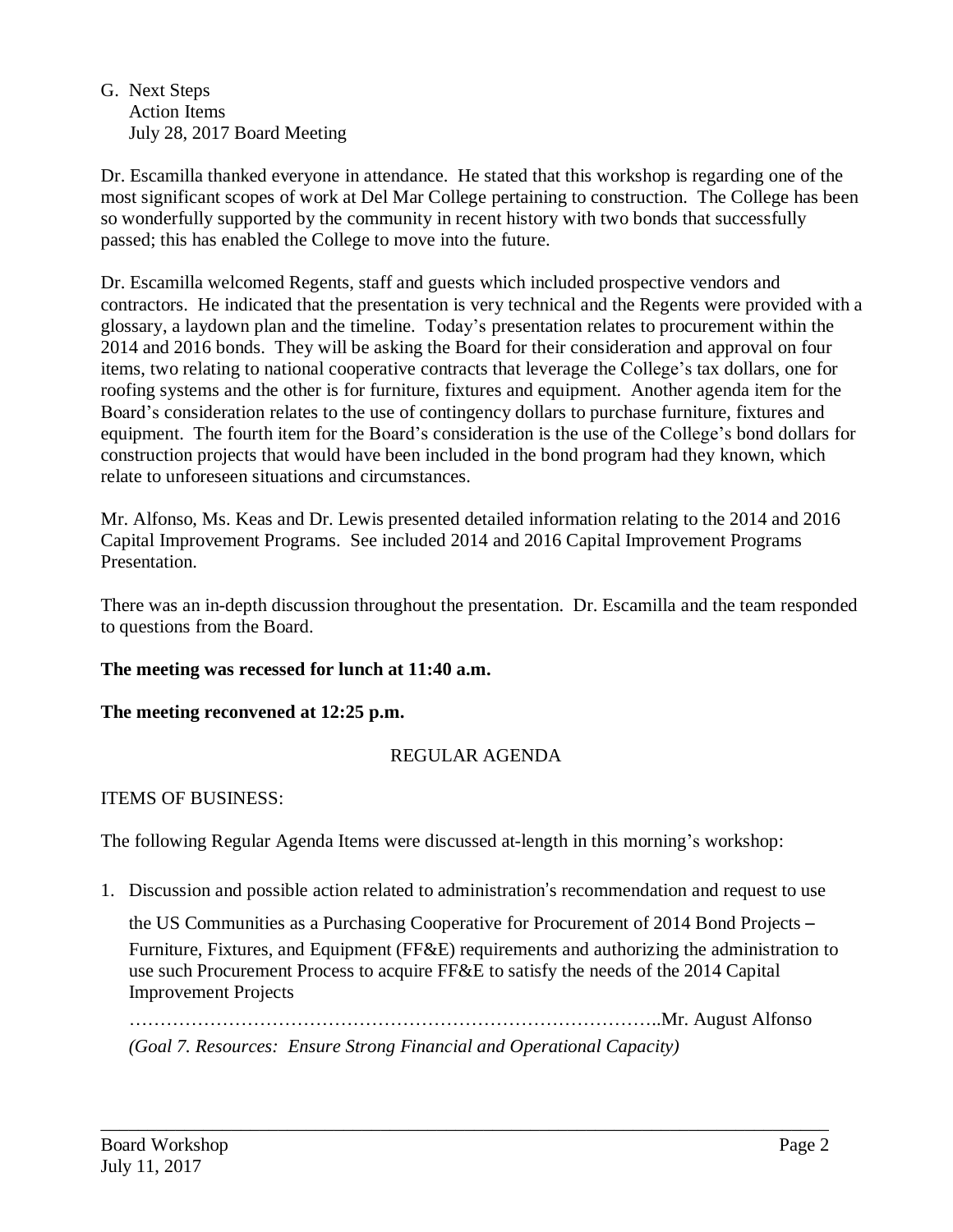Mr. August Alfonso informed the Board that the use of US Communities National Cooperative in the 2014 Capital Improvement Projects will provide the College with the following advantages:

- Save on furniture cost
- Save on consulting cost
- Provide standardization
- Ensure user input in the selection
- Ensure that furniture and fixture selections are professionally selected with validation from project design architects
- Maximize College discount by aggregation of order
- Streamlined procurement, delivery and installation schedules

Mr. Alfonso recommended the use of Purchasing Cooperatives such as US Communities for use in the acquisition of furniture, fixtures, and equipment (FF&E) for the 2014 Capital Improvement Projects.

> Ms. Estrada made a motion to accept this agenda item. Mr. Watts seconded the motion.

Mr. McCampbell stated that they understand the benefits of it, and understand that a fair amount of that will still be placed with local vendors and if there is a special need that comes up it can be placed outside the pool so their hands are not tied with the ability to get what they need for a project.

Dr. Escamilla said that a comparison would be a small architect firm partnering with a big architect firm to build a big project; this is the same thing on the purchasing side.

> There was no further discussion from the Board. There were no public comments. A voice vote was taken and the motion carried unanimously, 9-0, with Regents McCampbell, Adame, Bennett, Estrada, Hutchinson, Messbarger, Rivas, Scott, and Watts in favor.

2. Discussion and possible action related to administration's recommendation and request to use the unallocated 2014 Capital Improvement Contingency Funds and authorizing administration to use such unallocated 2014 Capital Improvement Contingency Funds to acquire furniture, fixtures, and equipment (FF&E) to satisfy the needs of 2014 Capital Improvement

Projects…………………………………………………………………….…Mr. August Alfonso *(Goal 7. Resources: Ensure Strong Financial and Operational Capacity)*

Mr. Alfonso explained that the use of unallocated 2014 Capital Improvement Funds to acquire furniture, fixtures and equipment will provide the College with the following advantages:

\_\_\_\_\_\_\_\_\_\_\_\_\_\_\_\_\_\_\_\_\_\_\_\_\_\_\_\_\_\_\_\_\_\_\_\_\_\_\_\_\_\_\_\_\_\_\_\_\_\_\_\_\_\_\_\_\_\_\_\_\_\_\_\_\_\_\_\_\_\_\_\_\_\_\_\_\_\_

1. Timely acquisition and delivery of furniture, fixtures and equipment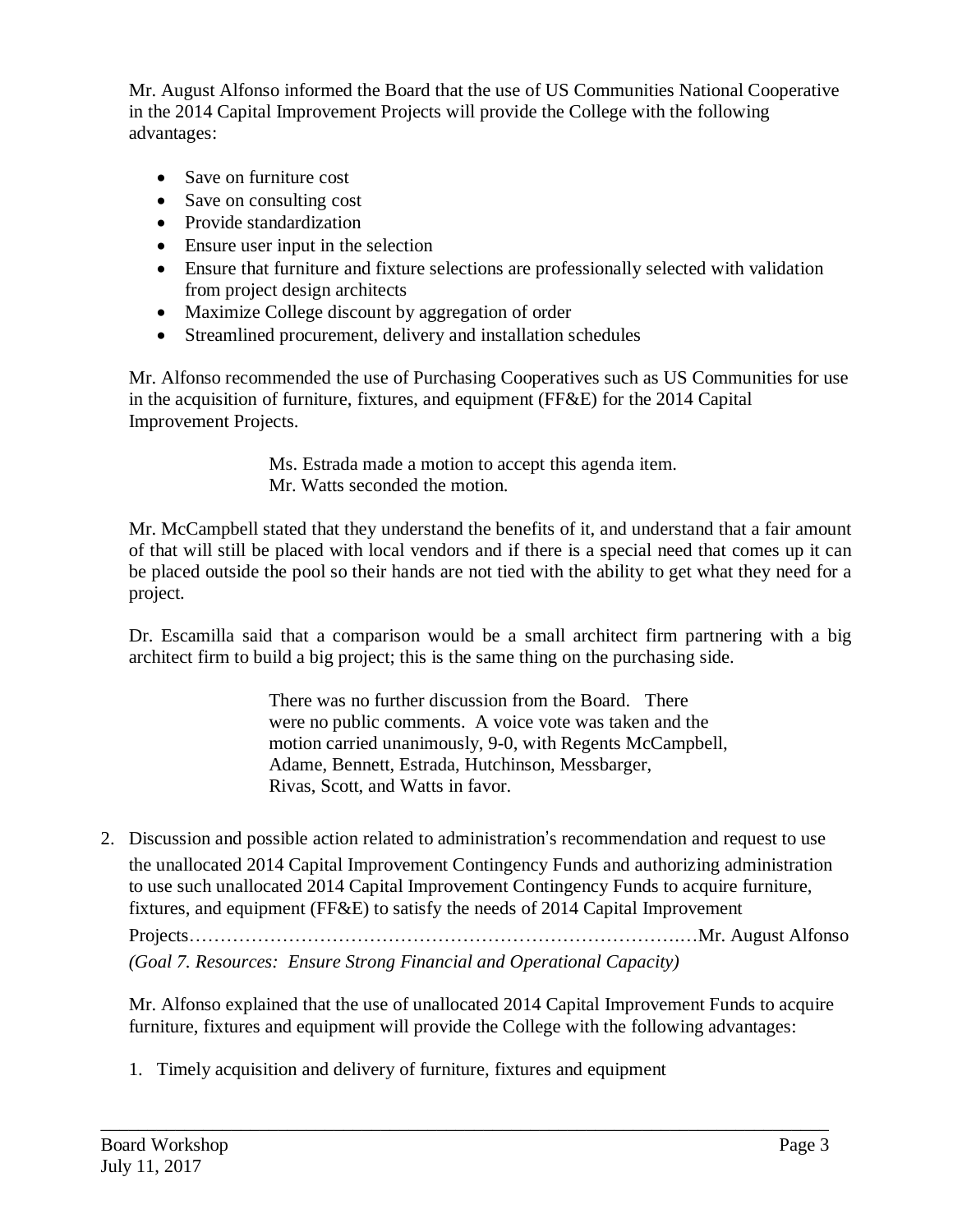- 2. Provide FF&E standardization and budget
- 3. Complete the total funding requirements of each 2014 Capital Improvement Building Project

Mr. Alfonso recommended the use of unallocated 2014 Capital Improvement Contingency Funds for the purchasing of furniture, fixtures and equipment for the 2014 Improvement Projects.

> Mr. Rivas made a motion to accept this agenda item. Ms. Messbarger seconded the motion.

Dr. Escamilla and Mr. Alfonso responded to questions from the Regents.

There was no further discussion from the Board. There were no public comments. A voice vote was taken and the motion carried unanimously, 9-0, with Regents McCampbell, Adame, Bennett, Estrada, Hutchinson, Messbarger, Rivas, Scott, and Watts in favor.

3. Discussion and possible action related to administration's recommendation and request to use the National IPA Cooperative Purchasing Program for Procurement of 2014 Bond Re-Roofing Projects and authorizing the administration to use such Procurement Process to acquire Re-Roofing services to satisfy the needs of the 2014 Capital Improvement Program………………………………………………………..……………..Mr. August Alfonso (Goal 7. Resources: Ensure Strong Financial and Operational Capacity)

Mr. Alfonso informed the Board that the use of a National Cooperative Purchasing Program for re-roofing projects for the 2014 Capital Improvement Projects will have the following benefits:

- 1. Save on cost
- 2. Save on consulting cost
- 3. Provide standardization and reliable warrantees
- 4. Leading Edge Roofing Technology is used to ascertain needs
- 5. Streamlined procurement, design, and installation schedules
- 6. Leverage local contractors

Mr. Alfonso recommended the use of Purchasing Cooperatives such as National IPA Cooperative Purchasing Program for use in the acquisition of re-roofing services for the 2014 Capital Improvement Projects.

> Mr. Watts made a motion to accept this agenda item. Ms. Estrada seconded the motion.

\_\_\_\_\_\_\_\_\_\_\_\_\_\_\_\_\_\_\_\_\_\_\_\_\_\_\_\_\_\_\_\_\_\_\_\_\_\_\_\_\_\_\_\_\_\_\_\_\_\_\_\_\_\_\_\_\_\_\_\_\_\_\_\_\_\_\_\_\_\_\_\_\_\_\_\_\_\_

Mr. McCampbell confirmed that this is another bidding resource and there is a fair amount of due diligence to bid locally, therefore helping the College meet its goal to encourage local participation.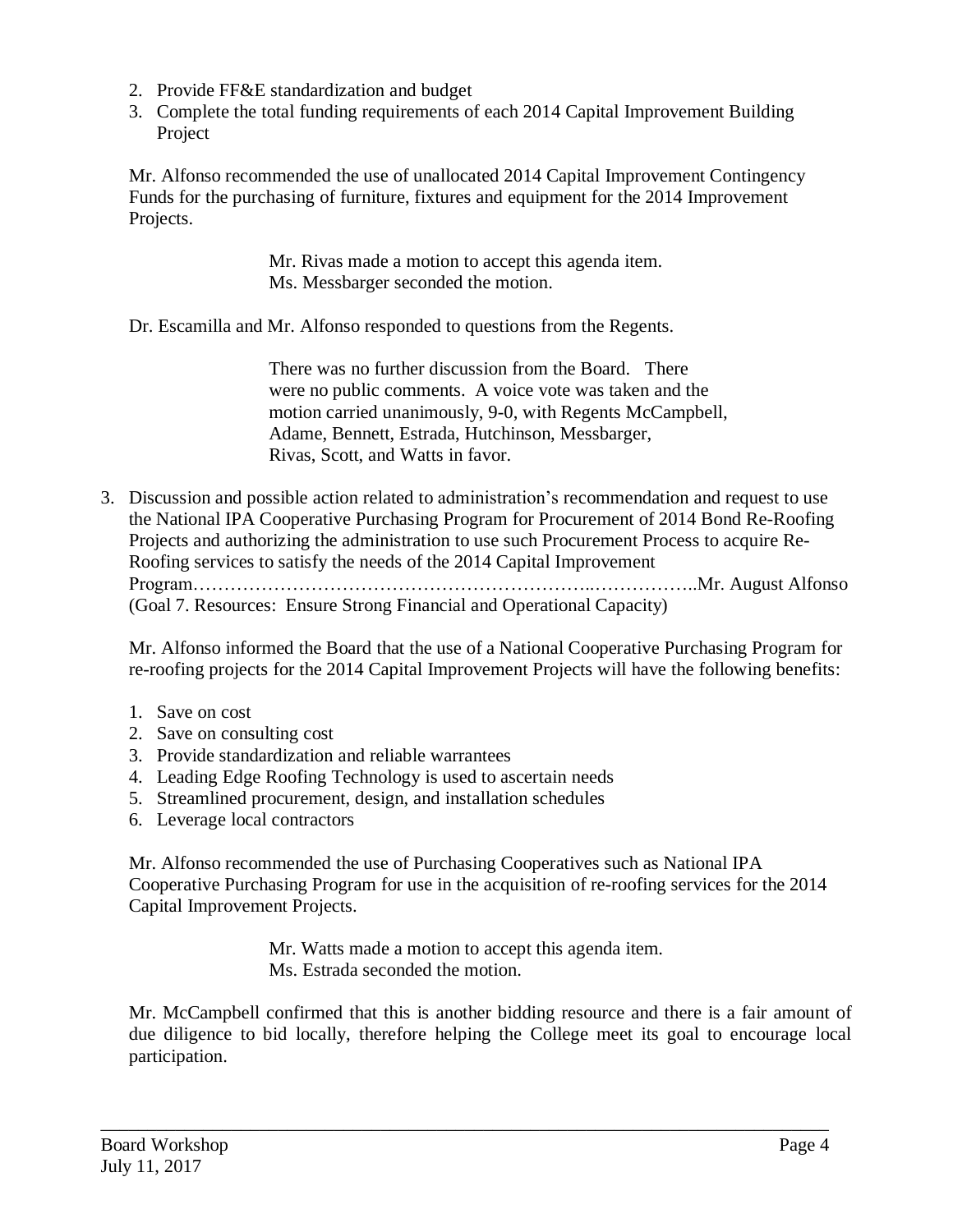There was no further discussion from the Board. There were no public comments. A voice vote was taken and the motion carried unanimously, 9-0, with Regents McCampbell, Adame, Bennett, Estrada, Hutchinson, Messbarger, Rivas, Scott, and Watts in favor.

4. Discussion and possible action related to administration's recommendation and request to use the unallocated 2014 Capital Improvement Program Contingency Funds and authorizing the administration to use such funds to reimburse College Plant Funds……...Mr. August Alfonso (Goal 7. Resources: Ensure Strong Financial and Operational Capacity)

Mr. Alfonso reported that during fiscal year 2016-2017, Del Mar College experienced major construction related expenses that consumed college plant funds. Three unexpected major projects were:

| a. White Library Envelope Repair       | \$204,292.19 |
|----------------------------------------|--------------|
| b. Auditorium Flood Remediation Repair | \$568,748.07 |
| c. East Campus Chiller Rental/Repair   | \$132,030.00 |
| <b>TOTAL</b>                           | \$905,070.00 |

Mr. Alfonso recommended that 2014 Bond Contingency Funds be authorized to be released to reimburse College plant funds in the amount of \$905,070.00.

> Mr. Rivas made a motion to accept this agenda item. Mr. Bennett seconded the motion.

Mr. McCampbell stated that they sought a legal opinion to confirm that these funds can be used to reimburse College Plant Funds for the recommended items and if they had known ahead of time, these items would have been included to begin with.

> There was no further discussion from the Board. There were no public comments. A voice vote was taken and the motion carried unanimously, 9-0, with Regents McCampbell, Adame, Bennett, Estrada, Hutchinson, Messbarger, Rivas, Scott, and Watts in favor.

# CONSENT AGENDA

- 5. Approval of Minutes: Regular Board Meeting, May 9, 2017 *(Goal 5. Advocacy: Advance the College Mission Through Effective Governance and Positioning)*
- 6. Acceptance of Investments for June 2017 *(Goal 7. Resources: Ensure Strong Financial and Operational Capacity)*

Ms. Messbarger made a motion to approve the

\_\_\_\_\_\_\_\_\_\_\_\_\_\_\_\_\_\_\_\_\_\_\_\_\_\_\_\_\_\_\_\_\_\_\_\_\_\_\_\_\_\_\_\_\_\_\_\_\_\_\_\_\_\_\_\_\_\_\_\_\_\_\_\_\_\_\_\_\_\_\_\_\_\_\_\_\_\_